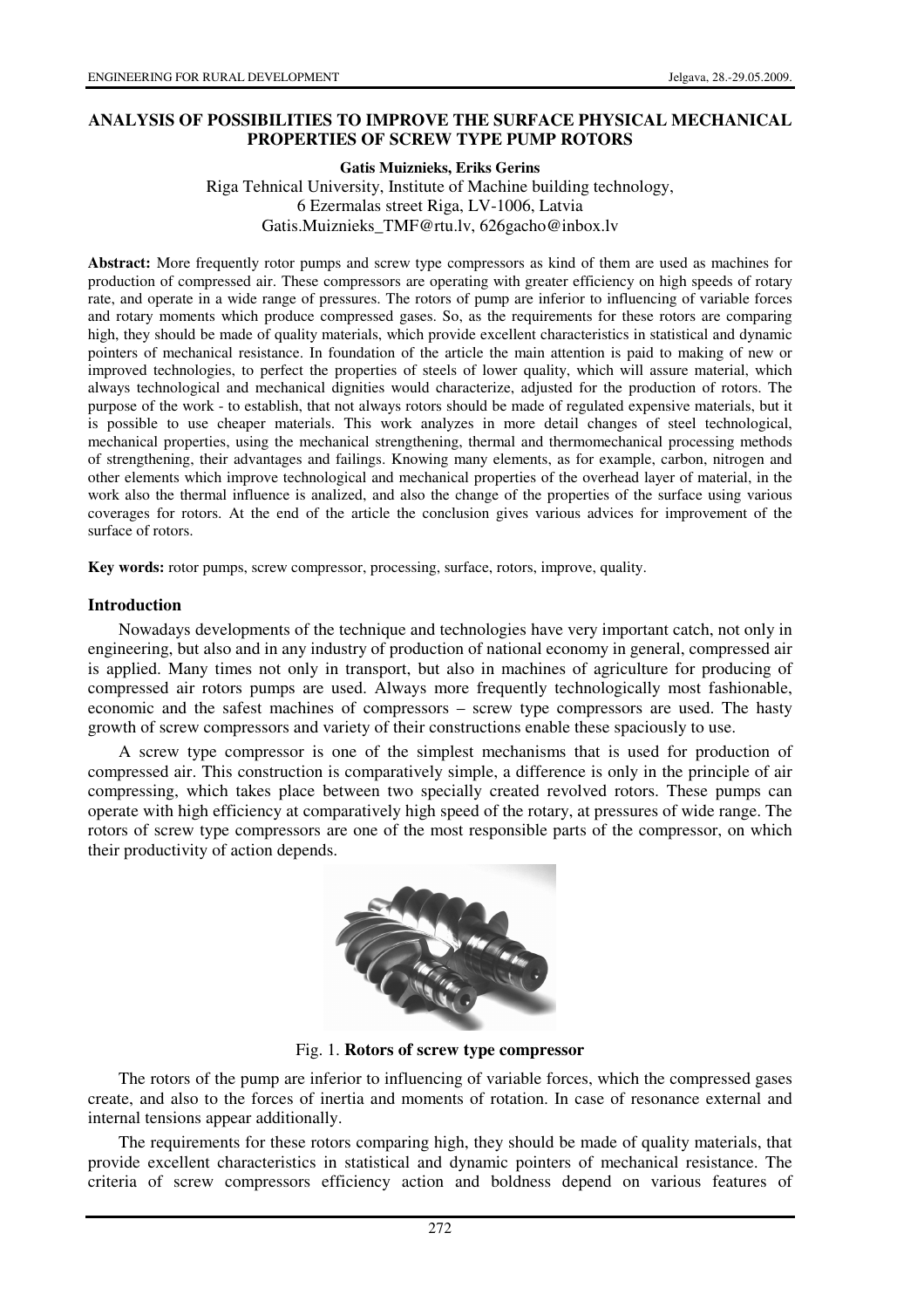exploitation, mutual placing of units and their commutability, as well as correct choosing of materials for parts.

#### **Selection of materials**

Product planning includes not only making of this construction, but also the choice of rational material. Primary in planning of a product its actions, functions, boldness, look also over the market requirements and demand for this product, standard of living and other factors are considered. The choice of rational material is a multifunctional motion. In planning of a product it is advisable to take into account recurrent connection after the primary choice of material.

Nowadays developing a technique and technology considerably enlarge the exposure of the applicable materials. New materials are created still with much better mechanical and technological properties. Today in engineering, also in building industries such construction materials that still recently are called as future materials are widely used. Noticing that the pumps of screw type rotors can operate in conditions of various environments, choosing the rotor materials of screw type compressors it is needed to consider, that they would provide excellent characteristics in statistical and dynamic pointers of mechanical resistance, longevity, and also they owe to be with excellent technological properties, warm resistance etc. For manufacturing of rotors it is possible to use different kinds of materials on both constructions of quality and alloy steels constructions. For rational use of materials for constructions, we need to know not only their properties, but also to understand the factors, witch provide these properties. Structures of materials affect mechanical and technological properties, which can change using different processing methods, for example, deformations of structure and thermal processing. Substantially material mechanical properties are influenced by alloying elements - chrome, nickel, molybdenum, vanadium etc. To protect rotors from unfriendly external environment influence various kinds of surface coverage are used.

Analyzing the above examined, we come to the conclusion, that for making of rotors it is necessary to use materials with high mechanical properties - large endurance  $R_m$  850 N mm<sup>-2</sup>, high elasticity *R* 650 N mm<sup>-2</sup> and high plasticity *A* 12  $\%$ . To provide large wearproofness and life of work for rotors, it is necessary to choose material with its hardness in scopes HRC 25-32. Knowing the manufacturing technology of rotors it is necessary to pay attention to technological properties of the material. So as rotors work in comparatively severe circumstances of work, it is needed to pay attention also to properties of material surface. Properties of material surface provide us their alloying elements.

The leading producers of screw compressors are recommending constructions of quality steels (C22, C45), for larger compressors alloyed materials of constructions (15Cr3) are advised. Substantially mechanical properties of materials are influenced by alloying elements as chrome, nickel, molybdenum, vanadium etc. Alloying elements improve mechanical properties of the material. The dry type screw compressors operate at comparatively greater temperatures, therefore steels with more resistance of temperature (30CrMoV, 35CrNi5) are recommended. Increasing of working temperature diminishes mechanical stability of steels. Compressors which work in aggressive environments use resistant corrosion alloy steels (X10Cr13, X7Cr13). In the first table we can see the main mechanical properties of steel for rotors of rotor pumps.

Table 1

| <b>Steel</b>    | $Re, (N \text{ mm}^{-1})$ | $Rm$ , $(N \text{ mm}^{-2})$ | $(\%$ | <b>HRC</b> |
|-----------------|---------------------------|------------------------------|-------|------------|
| C <sub>22</sub> | 35                        | 46                           | 23    | 22         |
| C <sub>45</sub> | 36                        | 61                           | 16    | 24         |
| 15Cr            | 34                        | 50                           | 18    | 23         |
| 35CrNi5         | 50                        | 65                           | 14    | 26         |
| 30CrMoV         | 60                        | 85                           | 12    | 31         |
| X10Cr13         | 42                        |                              | 20    | 24         |
| X7Cr13          |                           |                              | 1 Q   | 74         |

**Mechanical properties of recommended steels**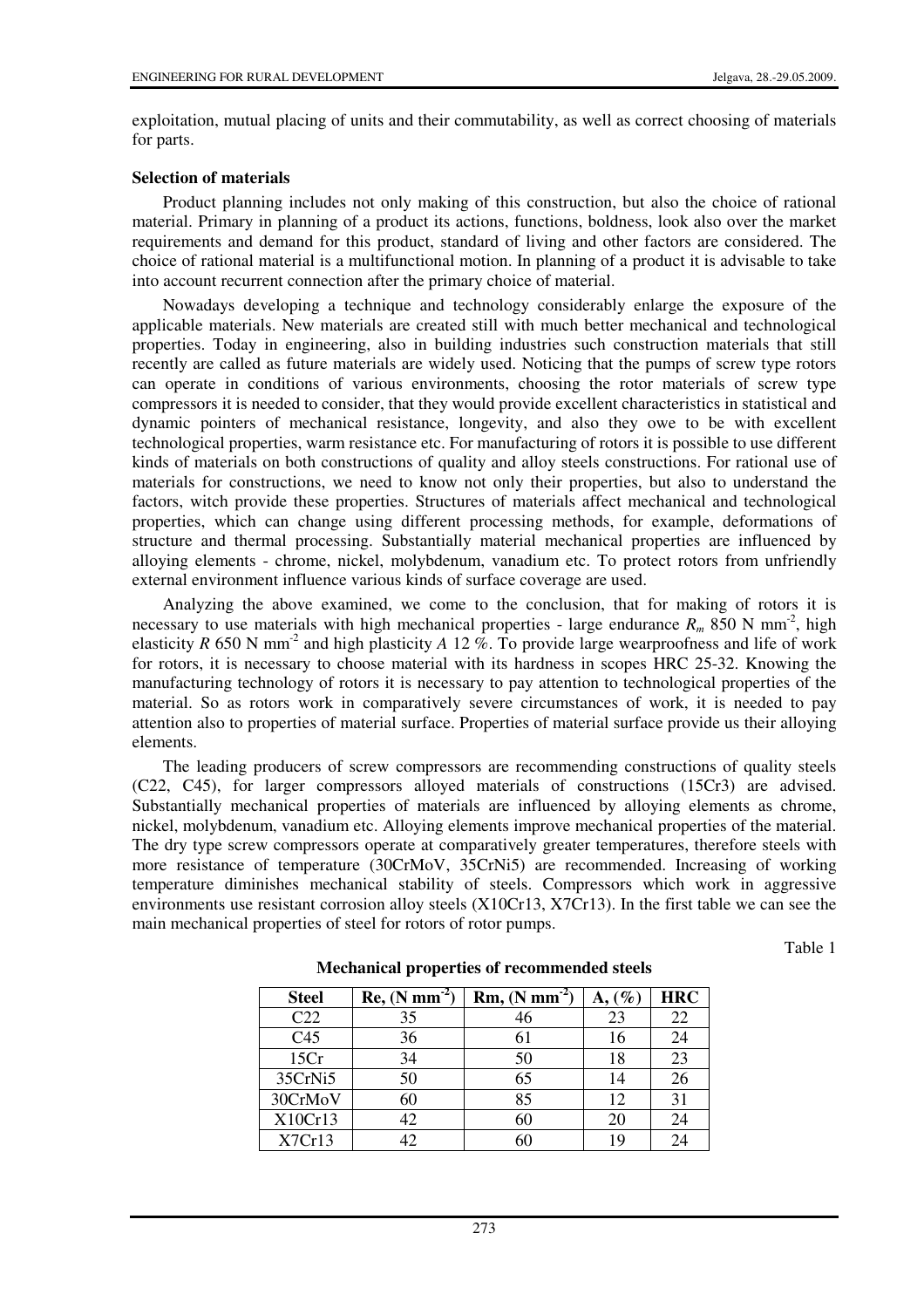Not always it is possible to extract such materials with such mechanical, technological and surface properties, which are needed for the rotors of pumps. Often they are not accessible or are expensive. Sometimes it is acceptable to use materials the properties of which are lower, therefore rotors are with less endurance, lower wearproofness, lower elasticity etc. We need to notice these above mentioned requirements. Using modern nowadays technologies and knowledge, we can find many ways how to improve mechanical properties of rotor materials.

## **Improvement of properties**

For many parts of machines, and also pumps of rotors it is needed to survive the protracted influence of the variable and cyclic loadings, impacts, frictions, influence of aggressive environment, and also various combinations of the mentioned factors. The overhead layer of these parts owes to be hard and wearproof, but the part of core owes to be with large viscosity, longevity and resistance. The aggregate of such properties can be attained, using the various receptions of surface strengthening of the parts.

# **1. Mechanical strengthening of material**

Not looking on a spacious metal and its alloys, we can improve the mechanical properties of almost any material.

One of the varieties of improvement of mechanical properties is mechanical strengthening of the material. With the processing methods, we can improve only overhead layer properties of material (strengthen an overhead layer) – increasing hardness HB of the overhead layer, wearproofness and higher tensile strength  $R_m$ . Mechanical processing we can carry with, for example, processing the overhead layer of material with balls, with special billows etc. By mechanical strengthening of the overhead layer, plastic deformations are a result and influence of tangential tensions, there are deformations of shear change in material, as to increase hardness and resistance in the result. The depth of the overhead layer is identical with the deformed thickness of the layer. Energy of deformation partially accumulates in the metal, in such a way that it creates distortions of crystalline grate and new defects of grate.



Fig. 2. **Structure of material before and after deformations**

Multiplying the stage of deformation, the border of flow increases more rapidly than the border of strength and in case of the stage certain deformation achieves it. In cold plastic deformation of mechanical strengthening the processing explains with multiplying the tightness of distributions, sectional cleaving of the structure, and also with deformation of crystalline grate and together with it formation of third index internal tensions.



Fig. 3. **Influence of deformations on mechanical properties of materials**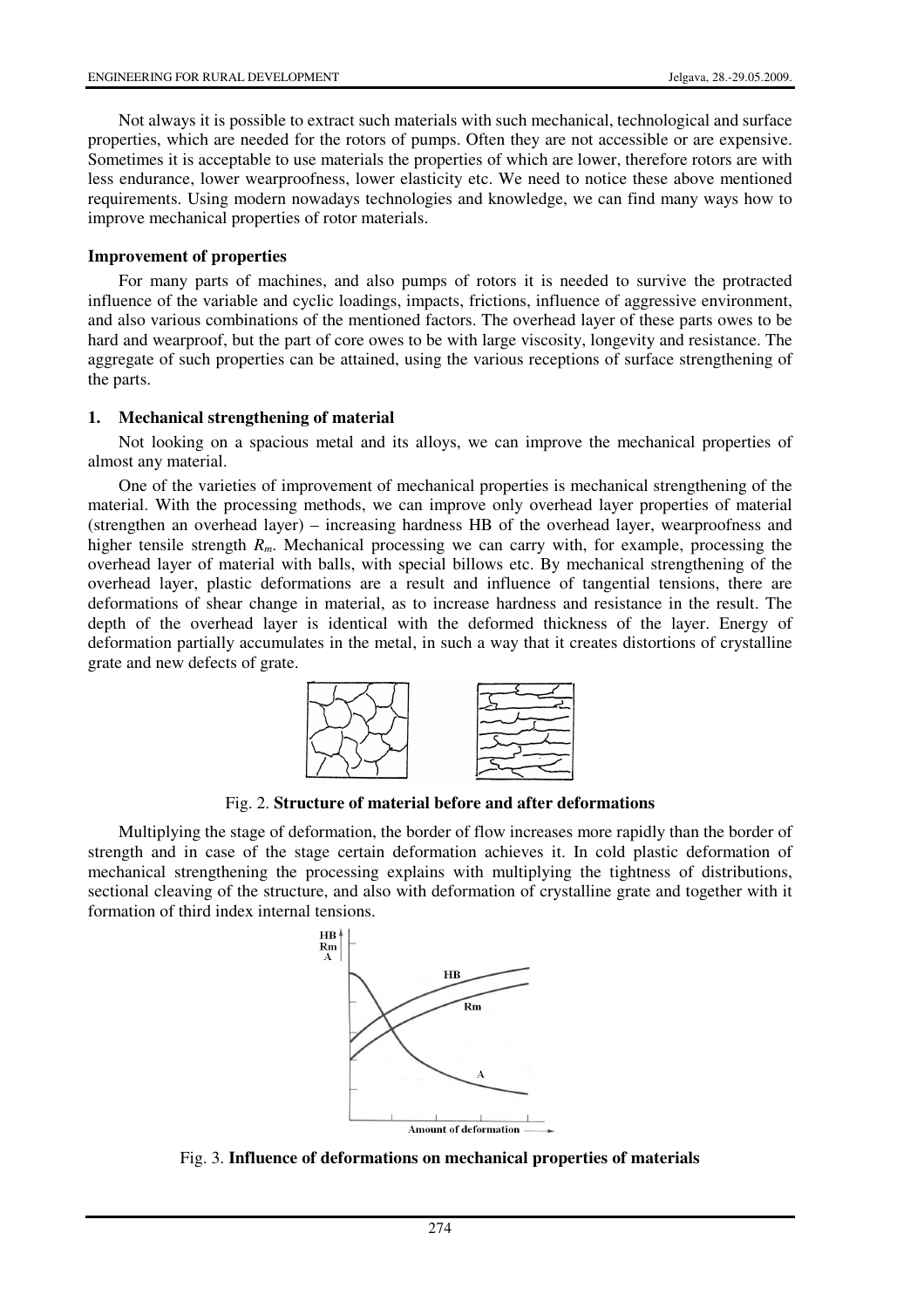Not always it is needed to use fashionable technologies for improving mechanical properties of contact surfaces of rotors. The surfaces of rotors can be strengthened using the influence of plastic deformation, processing these with the help of billows. In the above examined figure (Fig. 3) demonstratively the change of mechanical properties of rotors depending on the amount of deformation is shown.

## **2. Heat treatment**

As everyone knows the changes of material structure have strong influence on mechanical and technological properties of the material. One of the improvement types of material mechanical properties, which also is widely used in engineering is heat treatment with its influence on the material. Heat treatment consists of a process, where the product warms *Theat*, self-control in this temperature and cooling the task of which is noticing the certain regimes to change the structure of the material and properties. A thermal processing process is represented in Figure 4.



Fig. 4. **Thermal processing process**

In that way we can get considerable changes of properties without changing of the chemical composition. Nowadays the thermal processing method is based on metal physics, dislocation theory and changes of metal structure regularity. The kind of thermal processing stipulates to change the metal phases and structure. Heat treatment can be executed for moulding, forging, rolled metal, parts of press, welding connections, for more responsible parts of the machine and tools. Depending on the type of rotors manufactured we can use suitable thermal processing operations for improving of the properties. The main thermal kinds of processing are shown in Figure 5.



Fig. 5. **Thermal processing kinds**

Hardening is one of the kinds of thermal processing which we are using for promotion of strength, hardness HB and etc. mechanical properties of materials. Hardening more frequently is a way to extract a martensite structure which is the hardest structure. The influence on speed of the material cooling tries to save unstable structures and together with it to increase hardness HB and the strength of materials *Rm*.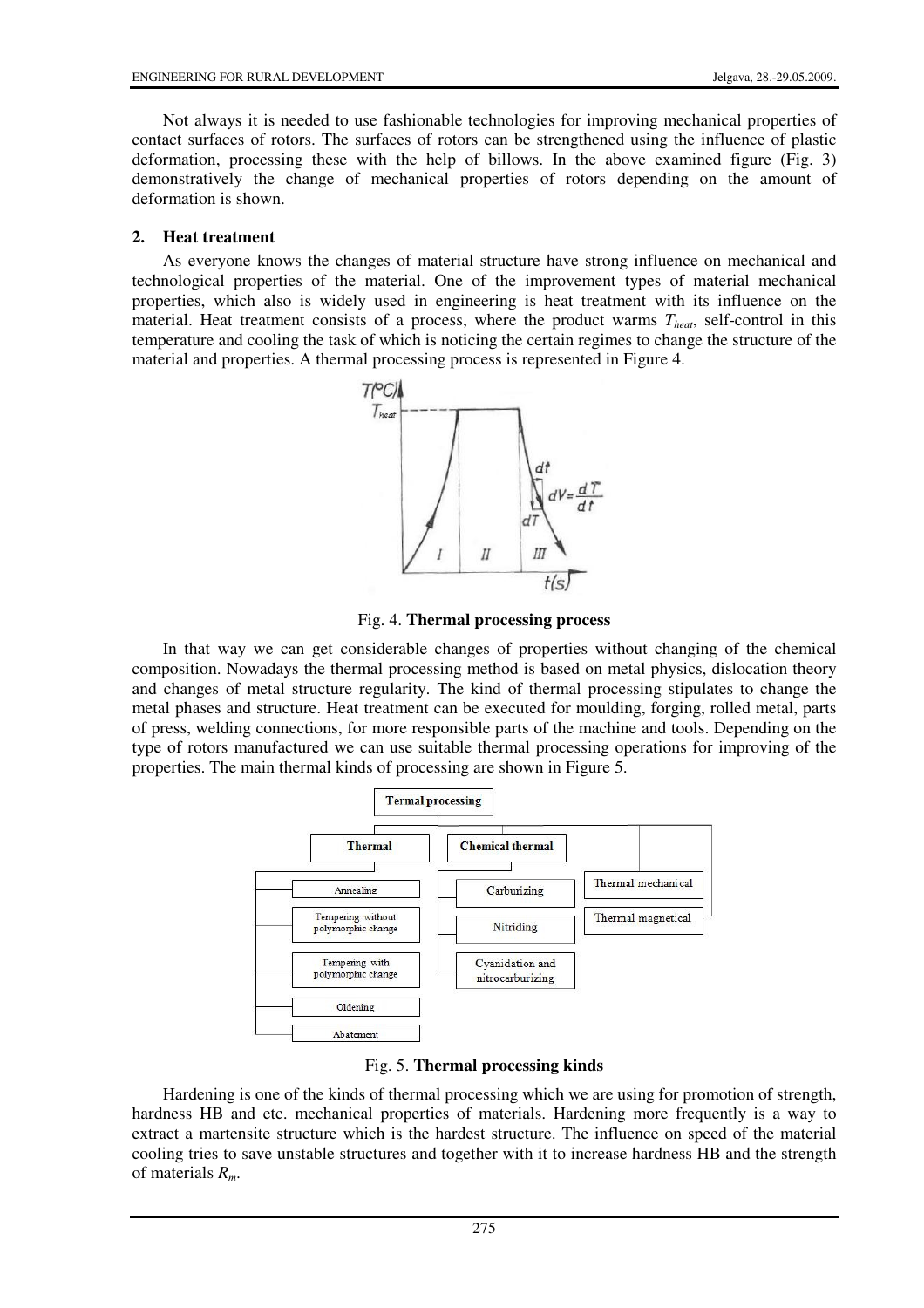The purpose of tempering is considerable to promote the force of the material and hardness. We can execute tempering mainly for more part of steels, in which C>0.25...0.30 %. Tempering leans on steel crystallization means heating above critical temperatures, sufficiently maintaining in this temperature and rapid cooling. In such kind austenite transformations in perlite are prevented. The speed of the austenite transformations and character depend on the stage of supercooling. During the time of warming and after cooling unstable structure of satiated hard solution or structure, that consists of various kinds of dispersion stage of hard solution transformation products is saved. Tempering steels have not balanced martensite, beinite, trostite or structure of sorbite.

So with hardening we can achieve equivalent properties of the material that are needed for the rotors of pumps. Depending on the speed of cooling we can achieve the various structures of the material. So if you have an aim to achieve a martensite structure, then environment of hardening must provide satisfactory speed of cooling in the temperature interval of the smallest austenite stability (650...550 °C). The ooling speed needs to be greater than the critical speed of cooling. Within the interval of transformations temperature of the martensite  $M_s$ ... $M_b$  cooling is desirably less, to prevent deformation of the parts and cracking. The below examined figure (Fig. 6) allows hunting down austenite for duration of transformations.



Fig. 6. **Curve of austenite isothermal transformation**

Changing the properties of the material with the help of hardening we obtain especially more strength  $R_m$ , hardness HB, but plasticity A of the material diminishes in same queue. The material becomes harder, more fragile and more wearproof. Manufacturing the rotors of pumps from ordinary steel of constructions C45, we subordinate this steel to hardening in 820 – 840 °C temperature, in the result we obtain steel with scopes of elasticity  $R_e$ =580 N mm<sup>-2</sup>, maximal endurance scopes  $R_m$ =850 N mm<sup>-2</sup>, plasticities A 13 % and hardnesses of the overhead layer of the material HRC 24-31. After hardening in materials internal tensions occur and the core of the part stands hard, what is not good in the circumstances of rotor exploitation.



Fig. 7. **Change of properties**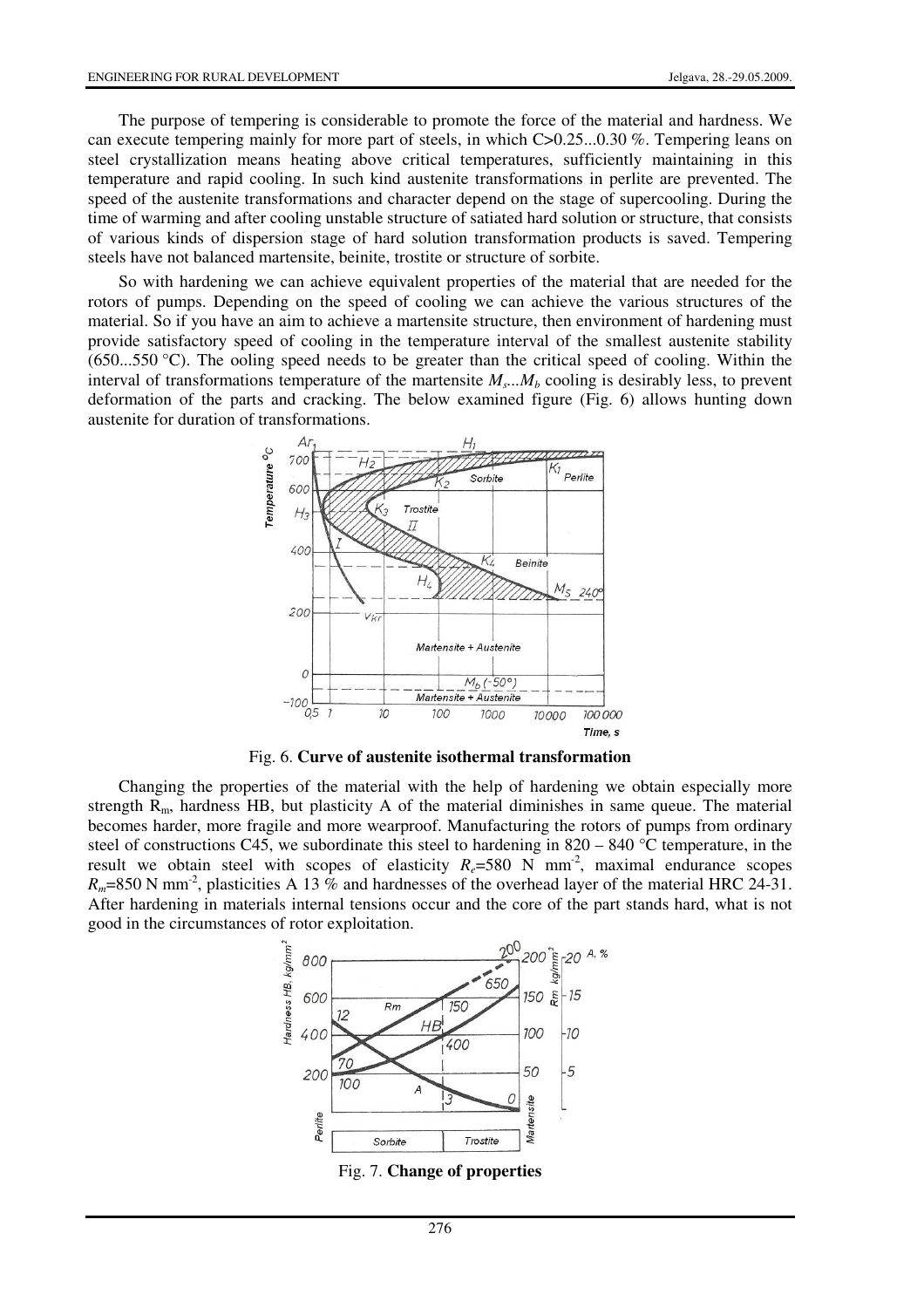Knowing that rotors work in heavy circumstances of work, it is inferior for the variable dynamic loading, together with it after hardening it is necessary to subordinate these rotors to abatement, which would liquidate internal tensions and give these rotors a little viscosity which would hold more dynamic loads. The changes of the properties depending on the temperature of creating the structure are represented in Figure 7.

Choosing the correct temperature of abatement after hardening, we obtain steel with excellent mechanical, technological properties. In Table 2 a possibility to examine the change of the steel C45 properties depending on temperature of abatement is given.

Table 2

| <b>Abatement</b><br>temperature, °C | $\text{Re}, \text{N mm}^{-2}$ | $Rm, N mm-2$ | $A, \%$ | <b>HRC</b> |
|-------------------------------------|-------------------------------|--------------|---------|------------|
|                                     | 850                           | 1000         |         |            |
| 500                                 | 750                           | 05 C         |         |            |
| 550                                 | 550                           | 800          |         |            |
| bUt                                 | 500                           |              |         |            |

### **Influence of abatement temperature on mechanical properties of steels**

To decrease intransient austenite amounts in hardening steel and to increase his hardness, therefore converts untransient austenite - martensite, using cold treatment of steel which characterize with cooling of hardening steel below than a zero. Martensite is the hardest and most fragile structure.

Hardening can be executed also only for the overhead layer of the part, hardening the surface of the part above the critical temperature, by heating a thin overhead layer only, but internal layers are not heated. After hardening the part has a hard overhead layer and sinewy core.

There are also failings of material hardening. The defects of hardening are cracks, warping and decarbonisation. Cracks appear because in separate places the volume changes are irregular and tensions occur which in these places exceed the tensile strength of metal. Crack and warping are the main reason of uneven change of the volume of the part warming, and also exceptionally quickly cooling. The surface of steel decarbonisation appears in the result of burning down of carbon, if the part is warmed for a long time in environment oxidizing in high temperature.

As often as not, that would hardened steel, it needs to be prepared, executing his normalization. In the result of normalization steel obtains a fine-grained and homogeneous structure.

As often after hardening of steel we would need to increase fatigue strength and to decrease fragility, and abatement it. Abatement softens the influence of tempering, diminishes or takes off untransient tensions, promotes fatigue strength, diminishes hardness of steel and fragility.

## **3. Chemical-thermal treatment**

Not always we are ready to pay large money for good quality steel with large maintenance of carbon and mechanical and technological dignities. Most ordinary steels of construction are accessible to us with little maintenance of carbon  $C < 2$  % and lower mechanical properties. This in no value, that we cannot improve these steels. Not so popular kind of thermal processing is chemical-thermal treatment. That treatment consolidates thermal and chemical influence, what changes the chemical composition of the overhead layer and structure, together with improving of good mechanical, physical and chemical properties. By using of tempering we do not incompletely use the part of the material core. Chemical-thermal treatment allows us to manufacture the part from the cheapest and the simplest material, its overhead layer properly strengthening. Nowadays chemical heat treatment is often only united with ordinary heat treatment. The steel chemical heat treatment is satiation of the overhead layer in a diffusive type in high temperatures with various elements, for example, carbon, nitrogen, aluminium, silicon, chrome etc. The impregnation process consists of separation of active atoms from the molecules of the neighboring environment, their divisions or in the result of the chemical reaction, from pressing of active atoms in the overhead layer of the part, where these dissolve or form chemical compounds, and from moving of the absorbed atoms on the deepest layers.

In a carburizing process satiation of steel surface with carbon is executed. Carburizing is used for multiplying wearproofness elements of the machines. For providing large dynamic loading resistances,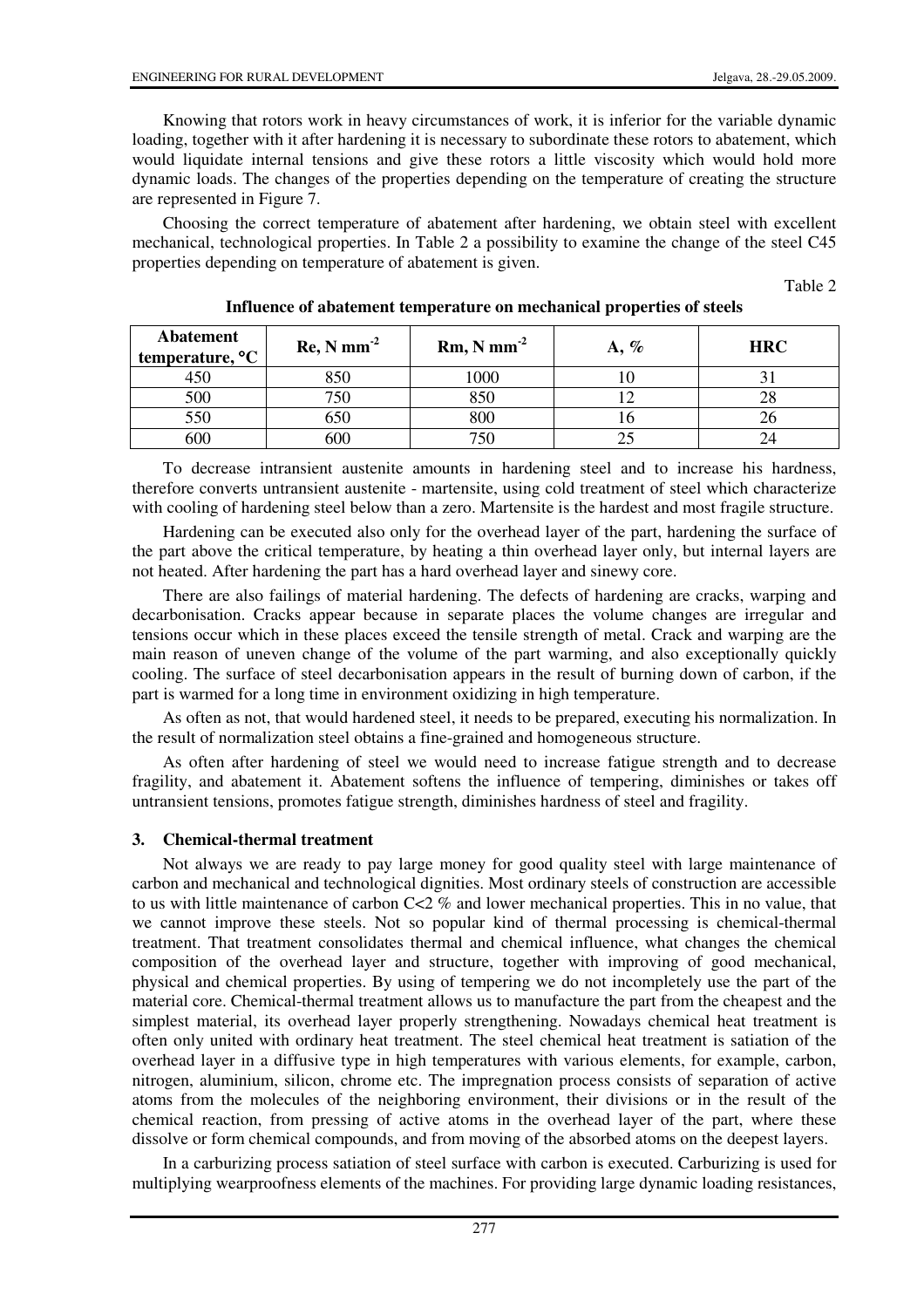the part of the core is desirable to save plastery. Therefore, for making of the carburizing parts steel with maintenances of carbon  $0.1...0.18$  % is chosen. Diffusion of carbon in steel is possible only then, if carbon is in a specific state. Using carburizing we increase wearproofness of the overhead layer of the part certainly deep. The carburized layer thickness depends on the temperature, duration of selfcontrol and carbonizing composition. As compared to chemical thermal, thermal treatment is a very labour intensive process. That the carburized details would extract final properties, they are subordinated to thermal treatment. After carburizing in hard carbonizing double hardening and low abatement are obtained. So, therefore rotors of the screw type pumps do not wear out too far, carburizing of steel is conformable for our requirements.

Satiation of the overhead layer of the material with nitrogen often is called as nitriding. This process is used for increasing wearproofness, longevities, hardness of the surface and for multiplying endurance of corrosion of the machine parts. Hardness of nitriding the overhead layer considerably exceeds hardness of the cemented and tempered overhead layer. Nitridind is done for the responsible parts of machines and mechanisms, for example, rotors of screw type pumps, which are inferior to the friction and which the variable loading of the size and direction operates on. For it steels, which are alloyed with chrome, manganese, vanadium, tungsten, molybdenum, titan, aluminum etc. are suitable. In the process of nitriding nitride appears, which is selected as a type of dispersion particles and promotes hardness of steels.

Often to improve the properties of the overhead layer of the part, cyanidation, nitrocarburizing processes are used in which simultaneous satiation of steel surface with carbon and nitrogen takes place. Thus the treated surface obtains both carburizing and nitriding properties: large hardness, wearproofness and resistance of corrosion in the atmospheric circumstances and longevity is promoted in case of variable loading. Cyanidation is more effective than carburizing. The cyanidation depth can be attained from  $0.1 - 2$  mm.

#### **4. Thermomechanical treatment**

The thermomechanical treatment is comparatively new processing type of steels, heat treatment and plastic deformation is incorporated in it. In the result of thermomechanical processing more mechanical dignities are obtained than in ordinary heat treatment - higher fracture and fatigue strength and force, more longevity, but plasticity and viscosity are saved or even increased.

The high mechanical properties of steel after thermomechanical treatment could be explained as closenesses of large distributions in martensite and shredding of grains in separate certain mutual oriented fragments. A strengthening phase (various carbides etc.) was evenly divided not only on the scopes of grains, but also on the volume of grains and sliding planes. The concentrations of distributions are hamper sliding processes and they stipulate large force of steel. The increase of plasticity is related to diminishing of internal tensions.

#### **5. Various surface coverages**

For improving the properties of the overhead layer of rotor material of screw type compressors, various coverages are offered. That will multiply hardness of the overhead layer of screw rotors, and also wearproofnes, and diminishes friction. The overhead layer of the material can be covered with various coverages, for example, TiN, Ti(CN), SiC, Mo<sub>2</sub>N, TiAlN, teflon, and also other coverages. Coverages on the working surfaces of rotors are possible to cover with various methods. One of the coating methods is CVD. Chemical Vapor Deposition, or CVD, is a thin-film coating with a chemical and metallurgical bond that results from the reaction between various gaseous phases and the heated surface of the substrate. The final result is a hard, wear-resistant coating with an extremely strong bond to the substrate. CVD is sometimes referred to as a "hot coating" because the process approaches temperature around 1051°C. For this reason, special post-coating vacuum heat-treating processes have been developed for steel components as well as for screw type rotors. The second method of covering is PVD. Physical Vapor Deposition, or PVD. The most common of these PVD coating processes are hollow cathode reactive ion plating, cathodic arc deposition, and magnetron sputtering. All of these processes occur in vacuum at roughly 10-2 to 10-4 Torr. All of these deposition methods involve the generation of positively charged ions. These ions react with gases that are introduced into the vacuum chamber to create various coating compositions. The parts to be coated are given a negative bias in